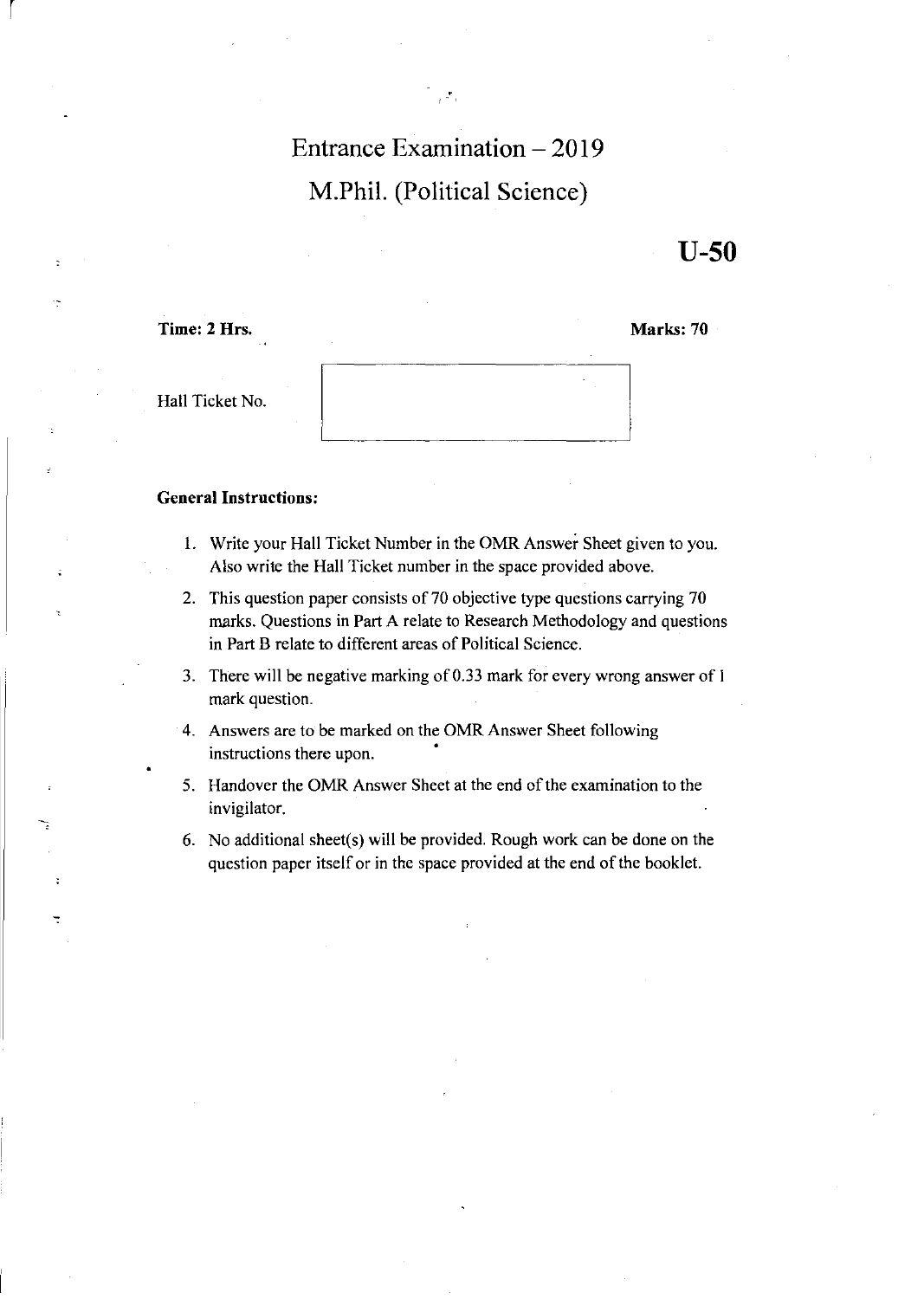# Part A

- 1. According to empiricists, the source of knowledge is:
	- A. Interpretation
	- B. Intuition
	- C. Experience
	- D. Deliberation
- 2. Historicism argues that:
	- A. We must learn from the past
	- B. The past determines the future
	- C. History is moving towards a predetermined goal
	- D. History is an infinite progression without any direction
- 3. The falsifiability criterion to evaluate theories claiming to be scientific was proposed by:
	- A. G.H. von Wright B. Carl Hempel C. W. V. o. Quine
	- D. Karl Popper
- 4. "John is a white, middle class man and he votes for the Republican Party. David is a white, middle class man and he votes for the Republican Party. Peter is a white, middle class man and he votes for the Republican Party. Bill is a white, middle class man and therefore he is likely to vote for the Republican Party."

This is an example of:

A. Reduction

- B. Retroduction
- C. Induction
- D. Deduction
- 5. Match authors (List I) with their methodological contributions (List II):

| List I           | List II                         |
|------------------|---------------------------------|
| a. Peter Medawar | 1. Value-neutrality in teaching |
| b. Karl Marx     | 2. Value-frank research         |
| c. Max Weber     | 3. Hypothetico-deductive method |
| d. Gunnar Myrdal | 4. Dialectical method           |

|           | a | b | Ċ | d |
|-----------|---|---|---|---|
| А.        | 2 |   | 4 | 3 |
| <b>B.</b> | 3 | 4 | 2 |   |
| C.        | 3 | 4 |   | 2 |
| D.        | 2 | 4 |   | 3 |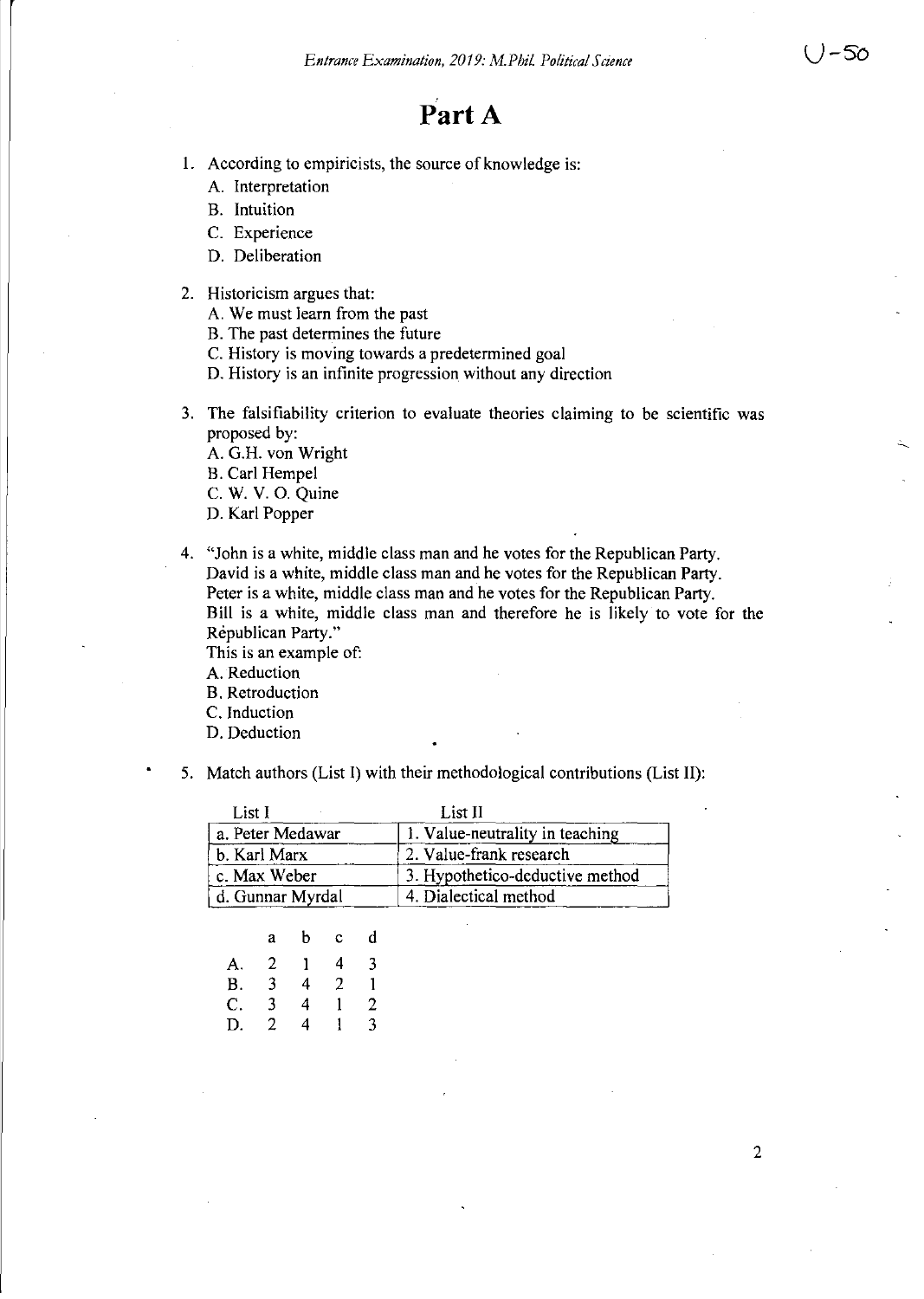- 6. Marx improves Hegel's dialectical method by adding the:
	- A. Historical dimension

 $\vert$ 

- B. Materialist Dimension
- C. Feminist dimension
- D. Philosophical dimension
- 7. Which among the following theories is influenced by Behavioural Revolution?
	- A. Communication Theory
	- B. Decision-making Theory
	- C. Game Theory
	- D. All of the above
- 8. 'Inter-subjectivity' is significant in theoretical discourses of International Relations, especially in the field of:
	- A. Feminism
	- B. Liberalism
	- C. Realism
	- D. Marxism
- 9. A random sample is one in which:
	- A. Any element in the population can be included in the sample at the discretion of the researcher
	- B. Each element in the population has an unknown probability of inclusion in the sample
	- C. Each element in the population has a known probability of inclusion in the sample
	- D. A researcher selects cases or units according to his convenience as required by the study
- 10. Which one of the following methodological approaches informed the work of Pranab Bardhan?
	- A. State-society relations approach
	- B. Political economy approach
	- C. Normative approach
	- D. Empirical approach

### 11. A *sui generis* case is:

- A. A case unto itself which does not have any parallel elsewhere
- B. A comparable case which has resonance with other cases
- C. A comparable case with only similar cases
- D. A case with limited comparability
- 12. The Rational Choice approach to political studies rests on the assumption that:
	- A. Divine force and individual rights work in tandem
	- B. Self-interest guides individual choice
	- C. Emotional make up of individuals influences all decisions
	- D. Self-motivation is the key to everything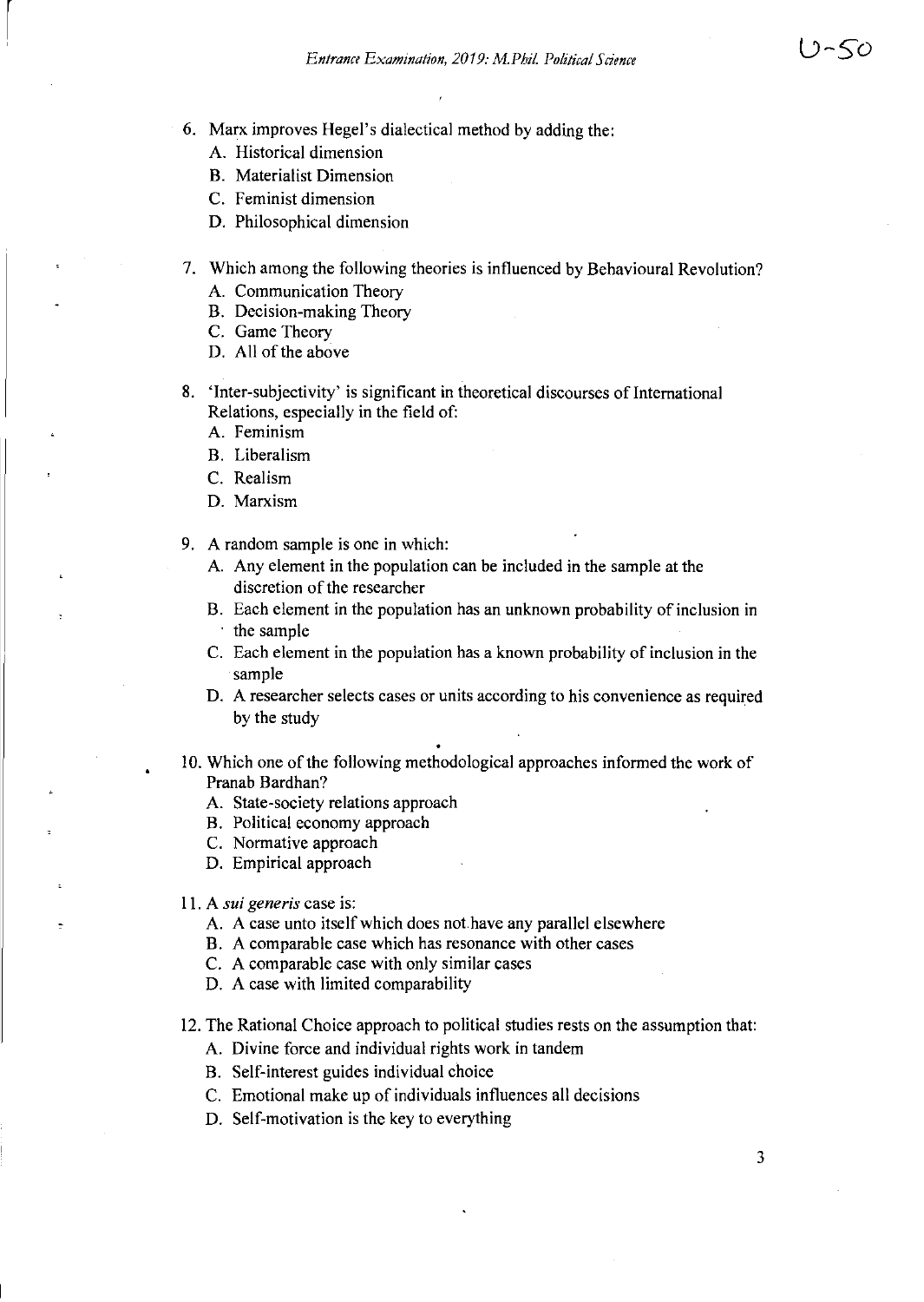4

13. The research technique called 'participant observation' is part of:

- A. Interview method
- B. Focus Group Discussion
- C. Sample survey
- D. Ethnography

14. 'Ecological fallacy' in research means:

- A. Inferring individual behaviour from aggregate data
- B. Complete disregard for environment in research
- C. Problems of development and environment
- D. Individuals neglecting field-data in research

15. In a sample survey on border security issues, a researcher had asked the respondents the following question: "When we compare various forms of government such as monarchy, democracy and dictatorship, don't you think that democracy is the most desirable form of government?" What type of question would this be?

- A. Value-neutral question
- B. Ambiguous question
- C. Double-barrelled question
- D. Leading question
- 16. Wbich of the following methods is not a random sampling method?
	- A. Cluster sampling
	- B. Systematic sampling
	- C. Purposive sampling
	- D. Stratified sampling
- 17. Studies which measure the same variables in the same cases over time are called:
	- A. Synchronic
	- B. Panel
	- C. Diachronic
	- D. Replication
	- 18. The monthly expenditure on transport of eight students of a college are as follows (in Rs): 275,450,200,325,550,600,250 and 550. What is the median expenditure?
		- A. 412.5
		- B. 550
		- C. 465
		- D. 387.5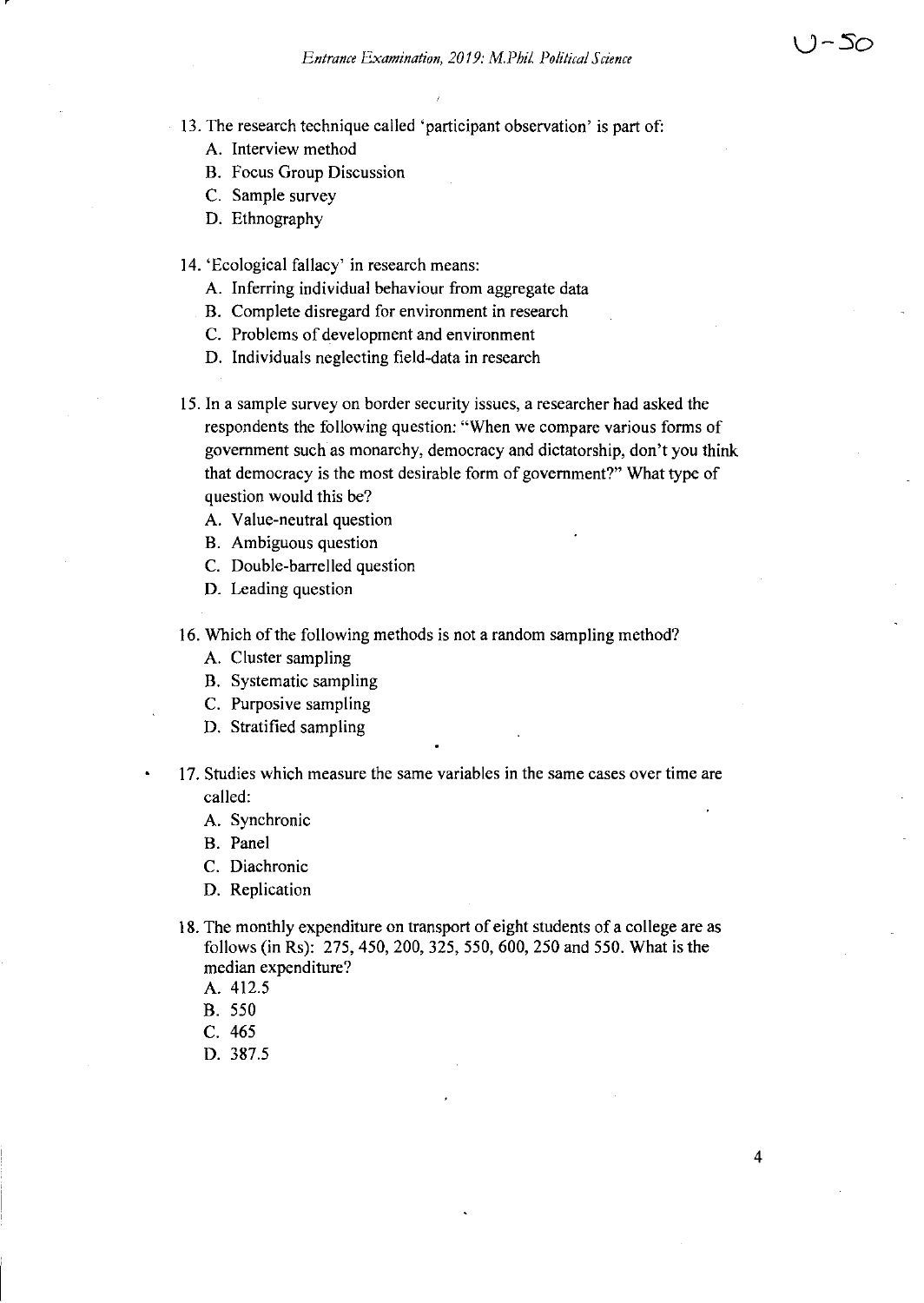19. In a large sample survey respondents are asked the question: "Some people say that they voted for a party because that party was supposed to be winning in this election while some others voted for a party that was likely to lose. What about you?" The results are given in the table below. Based on the data provided, answer the question that follow the table:

|                                                 | N     |
|-------------------------------------------------|-------|
| Voted for party likely to win                   | 8662  |
| Voted for party likely to lose                  | 458   |
| Made no difference/voted for the party I wanted |       |
| to vote for                                     |       |
| Others                                          | 150   |
| Can't say                                       | 1916  |
| Total                                           | 20200 |
| Not Voted                                       | 2099  |
| Total                                           | 22299 |

What is the number of people who said 'Made no difference/voted for the party I wanted to vote for'?

- A. 7654
- B. 8864
- C. 9014
- D. 9120

20. Which of the following is not an element of research design?

- A. Specifying the theory to be tested
- B. Unit of analysis
- C. Findings of the study
- D. Methods of data collection
- 21. A hypothesis is:
	- A. A statement that helps to systematise the existing knowledge in a unified explanatory framework
	- B. A generalisation that a researcher draws on the basis of information collected
	- C. A statement that indicates how a researcher thinks the phenomena of interest are related to each other
	- D. A statement that leads to support the theory that a researcher believes to be true
- 22. In a survey, a researcher finds significant differences between poorer and well-todo classes in their perception of democracy. Individuals who are from poorer classes tend to take the basic needs view, while the well-to-do attach greater importance to freedoms. What is the dependent variable in this study?
	- A. Perception of democracy
	- B. Class background of different individuals
	- C. Importance of freedoms in democracy
	- D. Basic needs view of democracy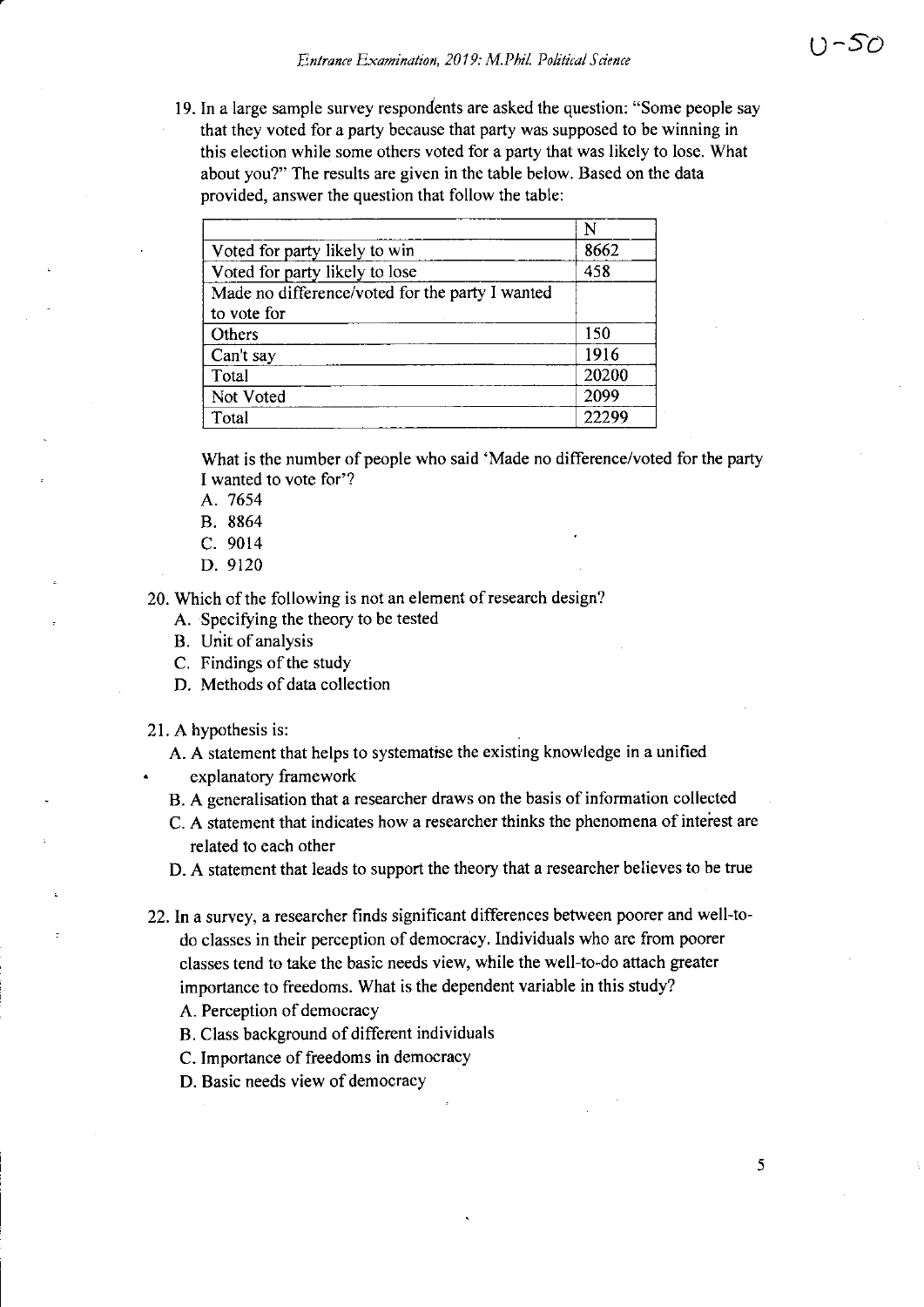23. If you want to categorize individuals by taking their level of education, such as Elementary education, High School education and College education, what measurement would you use?

A. Nominal

B. Ordinal

C. Interval

D. Ratio

Read the passages given below and answer the questions that follow each of the passages.

#### Passage I:

The idea of a shared Asian civilization, whose important sources Nehru and others traced to India, meant much to Indians but little to other Asian countries. Tagore was heard with some degree of incomprehension in Japan when he repeatedly invoked it in his speeches. This was also true of China. It once had trade and cultural ties with India but not in recent decades. Under British rule, Indian soldiers had fought the Chinese and engaged in theft and pillage during the Boxer Rebellion. The Chinese held India in low esteem because of its inability to preserve its national integrity, one of the important tests by which they have traditionally judged a country. Though Nehru's celebration of the Buddha's  $2,500<sup>th</sup>$  anniversary made some impact on some South Asian countries, it had none on China whose government was hostile to religion, and thought that Nehru was being hypocriticaI"in celebrating a figure whose followers had been persecuted and driven out of the country by Hindu rulers. For Nehru, China and India were old friends who had sadly lost contact; for China, they were distant acquaintances whose relations were scarred by pockets of some unhappy Chinese memories.

To be sure, Nehru's invocation of the Asian identity did have advantages. It revived several ancient memories and breathed life into the small and long-neglected seeds from which a common civilizational tree could grow. It highlighted the inescapable compulsions of shared geography, and the need to forge direct bonds between different countries hitherto related by European mediations. It also, however, had its disadvantages. Other Asian countries resented India's claim to speak in their name on international forums. Since the Asian identity, as Nehru defined it, had a cultural code and made India its historical home, it was seen by some as a vehicle of India's hegemonic ambitions. It also lulled Nehru into thinking that India's neighbours would settle their territorial and other disputes with it as 'fellow Asians'. The painful realization in 1962 that the Asians were no better than the Europeans in this regard almost killed him.

[Bhikhu Parekh, Debating India: Essays on Indian Political Discourse, 2015]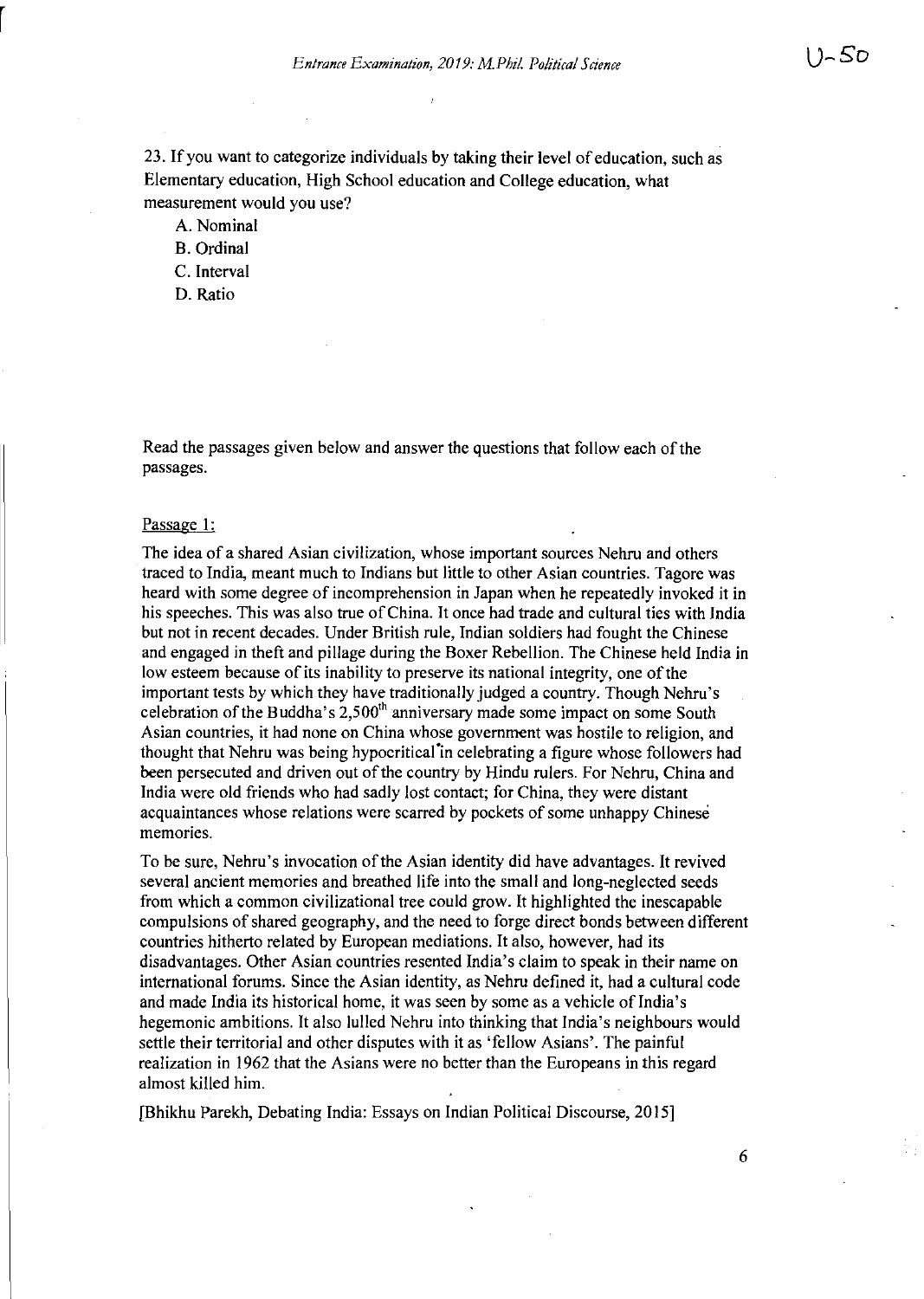- 24. The factors that hindered friendly Indo-China relations were:
	- A. Territorial disputes
	- B. Absence of trade and cultural relations in recent times
	- C. Atrocities by the Indian soldiers during Boxer rebellion

D. All of the above

- 25. Nehru's celebration of the  $2500<sup>th</sup>$  anniversary of the Buddha made no impact on China because:
	- A. China did not know about the celebration
	- B. The Chinese government was hostile to religion
	- C. The Chinese government felt the celebration was hypocritical
	- D. The Chinese government was against religion and thought that the Indian celebration of the 2500<sup>th</sup> anniversary of the Buddha was hypocritical
- 26. The author's view of the idea of a shared civilizational identity is that:
	- A. It was a totally misplaced idea
	- B. It was an outdated idea
	- C. It was used by Nehru merely for short term goals of foreign policy
	- D. In spite of its drawbacks it had the advantage of establishing India's links with Asian countries independent of Europe

27. "India's hegemonic ambitions" means:

- A. India's ambition to make the Asian region homogeneous
- B. India's ambition to be a part of the European plans in the Asian region
- C. India's ambition to be recognised in the world for its ancient wisdom

D. India's ambition to lead and represent the Asian countries

#### Passage 2:

There is now a well-developed literature on Green political theory (GPT), which gives a useful base for Green ideas about International Relations. Eckersley (1992) suggests that the defining characteristic is *ecocerttrism* - rejection of an anthropocentric world *'view* which places moral value only on humans in favour of one which places independent value also on ecosystems and all living beings (Eckersley, 1992). In addition to the rejection of *anthropocentrism*, Dobson (1990) suggests that a second key feature of Green politics is the 'limits to growth' argument. The Greens suggest that it is the exponential economic growth experienced during the last two centuries which is the root cause of current environmental crisis. Thus, it is not the belief in an environmental crisis which is defining, but the particular understanding which the Greens have of the nature of that crisis which makes them distinctive.

Dobson's addition is important, in my view. A reduction of the Green position to an ethical stance toward non-human nature, without a set of arguments about why environment is destroyed by humans, seems to me to lose much of what is central to Green beliefs. It is also highly indeterminate politically, as I will show later on. However, I would also argue that a third key plank of Green politics can also be identified, that of decentralization. There is an ongoing political debate both about whether this is a key and necessary part of Green politics at all, but also whether it is something which is derived from the arguments about ecocentric ethics and limits to growth, or is something which can be regarded as a Green principle in its own right (Dobson 1990; Goodin 1992; Helleiner 2000). I do not propose to answer the second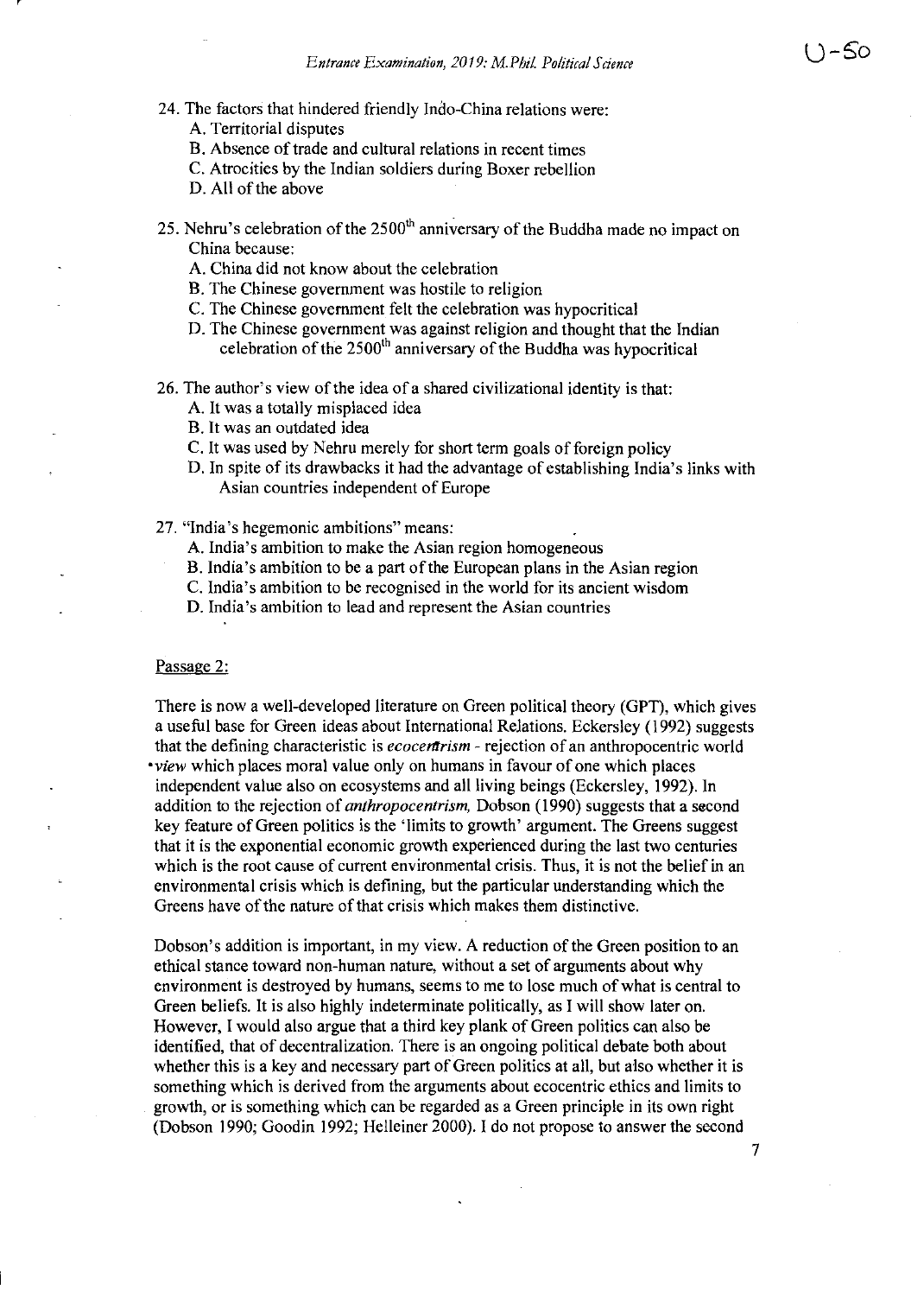of these debates directly, but against writers like Goodin and Eckersley, I will try to show that decentralization is a key plank of Green politics. It is also worth a good deal of space here, principally because it is where the implications for International Relations are most tangible.

[Mathew Peterson, *Green Politics, 1995]* 

- 28. Ecocentrism, according to passage, places value on:
	- A. Humans, Ecosystems and living organisms
	- B. Humans and Eco-system
	- C. Eco-systems, Non-living things
	- D. Non-living things, Humans
- 29. Which prominent characteristics among the following define Green political theory?
	- A. Anthropocentricism, Centralisation, Limits to Growth
	- B. Decentralisation, Ecocentrism, Anthropocentrism
	- C. Ecocentrism, Decentralisation, Limits to Growth
	- D. Centralisation, Ecocentrism, Limits to Growth
- 30. Which of the following statements is correct?
	- A. The author, against Goodin and Eckersley, argues in favour of the significance of decentralisation in the ideas of the Greens
	- B. The author agrees with Goodin and Eckersley on the significance of Decentralisation in the ideas of the Greens
	- C. The author concurs with Goodin and Eckersley's arguments on Anthropocentrism and Limits to Growth
	- D. The author opposes Goodin and Eckersley's arguments for Anthropocentrism and Limits to Growth

31. Which of the following statements is true?

- A. The author concurs with Dobson's ethical stance on non-human nature
- B. The author disagrees with Dobson's ethical stance on non-human nature
- C. The author takes a neutral position on Dobson's ethical stance on non-human nature
- D. None of the above

## Passage 3:

UN support for the rights of women began with the Organization's founding Charter. Among the purposes of the UN declared in Article 1 of its Charter is *"To achieve international co-operation* ... *in promoting and encouraging respect for human rights*  and for fundamental freedoms for all without distinction as to race, sex, language, or *religion."* Within the UN's first year, the Economic and Social Council established its Commission on the Status of Women, as the principal global policy-making body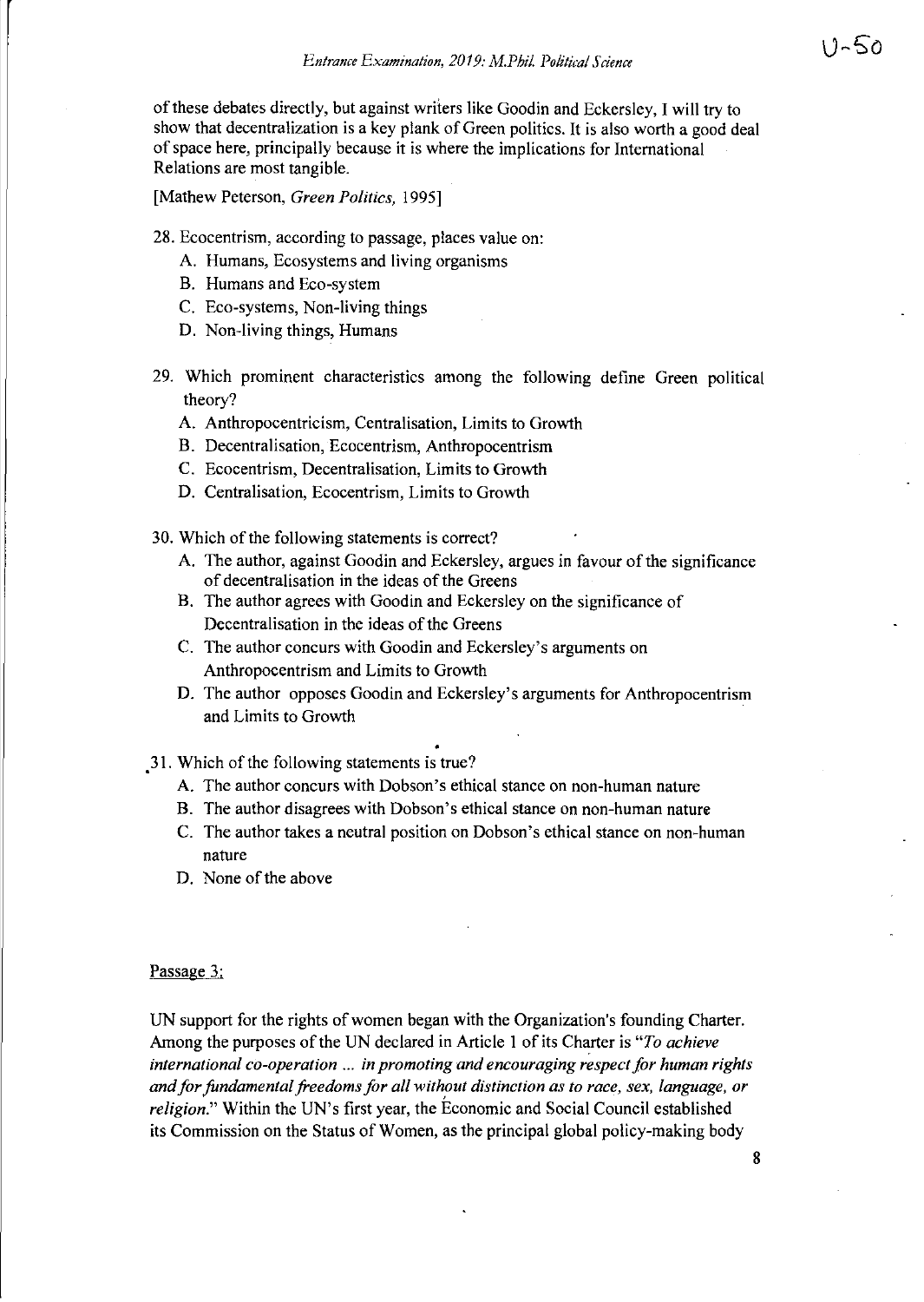r

dedicated exclusively to gender equality and advancement of women. Among its earliest accomplishments was ensuring gender neutral language in the draft Universal Declaration of Human Rights. The landmark Declaration, adopted by the General Assembly on 10 December 1948, reaffirms that *"All human beings are born free and equal in dignity and rights"* and that *"everyone is entitled to all the rights and freedoms set forth in this Declaration, without distinction of any kind, such as race, colour, sex, language, religion,* ... *birth or other status."* 

As the international feminist movement began to gain momentum during the 1970s, the General Assembly declared 1975 as the International Women's Year and organized the first World Conference on Women, held in Mexico City. At the urging of the Conference, it subsequently declared the years 1976-1985 as the UN Decade for Women, and established a Voluntary Fund for Decade. In 1979, the General Assembly adopted the Convention on the Elimination of All Forms of Discrimination against Women (CEDAW), which is often described as an International Bill of Rights for Women. In its 30 articles, the Convention explicitly defines discrimination against women and sets up an agenda for national action to end such discrimination. The Convention targets culture and tradition as influential forces shaping gender roles and family relations, and it is the first human rights treaty to affirm the reproductive rights of women.

Five years after the Mexico City conference, a Second World Conference on Women was held in Copenhagen in 1980. The resulting Programme of Action called for stronger national measures to ensure women's ownership and control of property, as well as iniprovements in women's rights with respect to inheritance, child custody and loss of nationality. In 1985, the World Conference to Review and Appraise the Achievements of the United Nations Decade for Women: Equality, Development and Peace, was held in Nairobi. It was convened at a time when the movement for gender equality had finally gained true global recognition, and 15,000 representatives of nongovernmental organizations (NGOs) participated in'a parallel NGO Forum. The event • was described by many as "the birth of global feminism". Realizing that the goals of the Mexico City Conference had not been adequately met, the 157 participating governments adopted the Nairobi Forward-looking Strategies to the Year 2000. The document broke new ground by declaring all issues to be women's issues.

[United Nations, Gender Equality. https://www.un.org/en/sections/issuesdepth/gender-equality ]

32. The aim of a gender neutral language is to:

- A. Work towards gender equality
- B. Bring about more charters of rights
- C. Give credibility to the Commission on the Status of Women
- D. Accomplish greater international cooperation on rights

9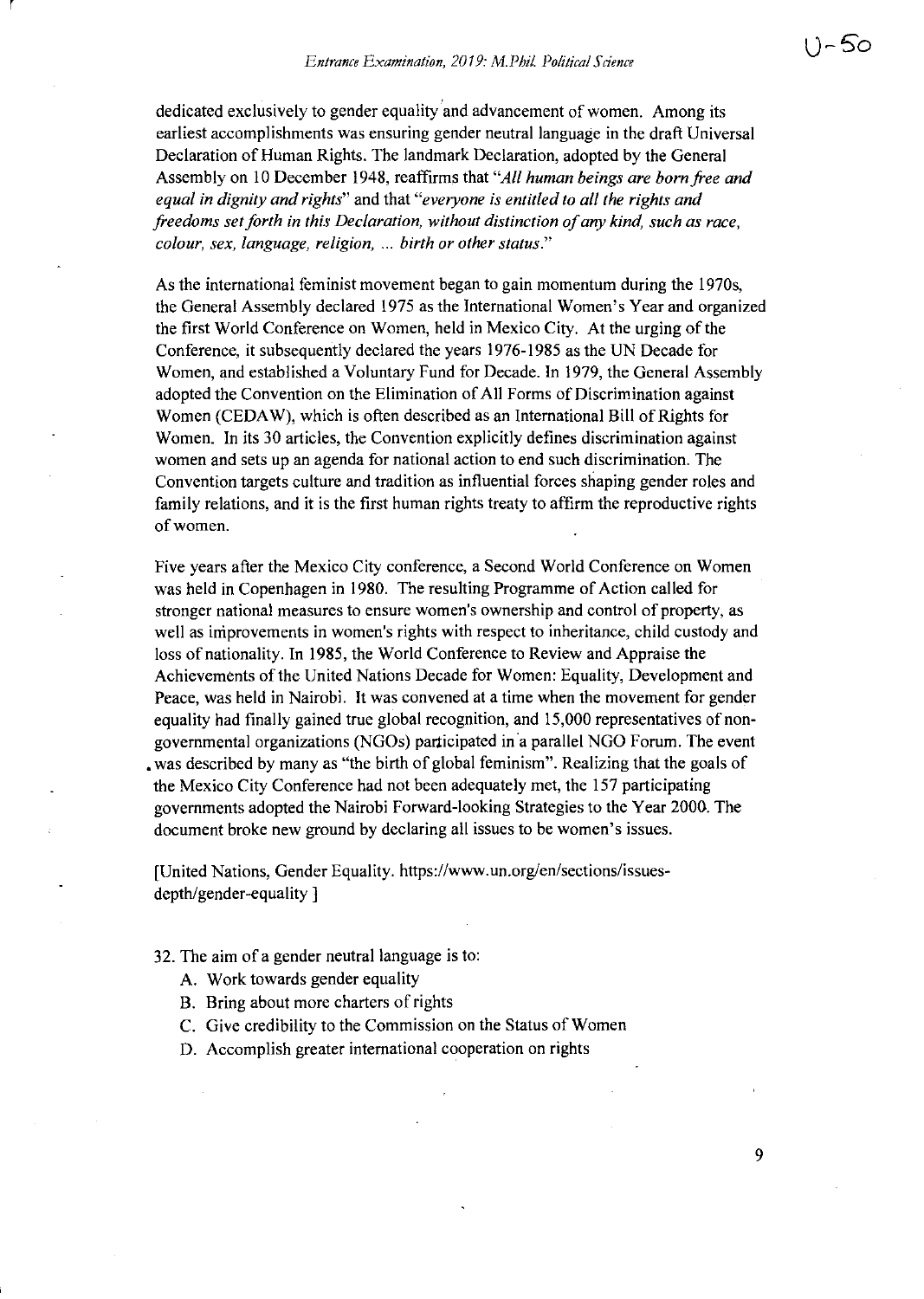- 33. The Convention on the Elimination of All Fonns of Discrimination against Women (CEDAW), regards culture and tradition as:
	- A. Close but not very relevant to gender roles and family relations
	- B. Distant from gender relations and discrimination against women
	- C. Influencing UN deliberations and decisions
	- D. Having an impact upon gender roles and family relations
- 34. The Second World Conference on Women felt that the issue of women's ownership and control of property:
	- A. Is to be worked upon by international organisations
	- B. Needs stronger state support
	- C. Is to be deliberated upon by NGOs
	- D. Will not be fulfilled unless regular conventions are held in Mexico city
- 35. The Nairobi Forward-looking Strategies to the Year 2000 was adopted because:
	- A. The aims of the Mexico City Conference were not adequately accomplished
	- B. The goals of global feminism were to be placed on the international agenda
	- C. Participant governments were preoccupied with helping NGOs
	- D. The Mexico City Conference had a number of representatives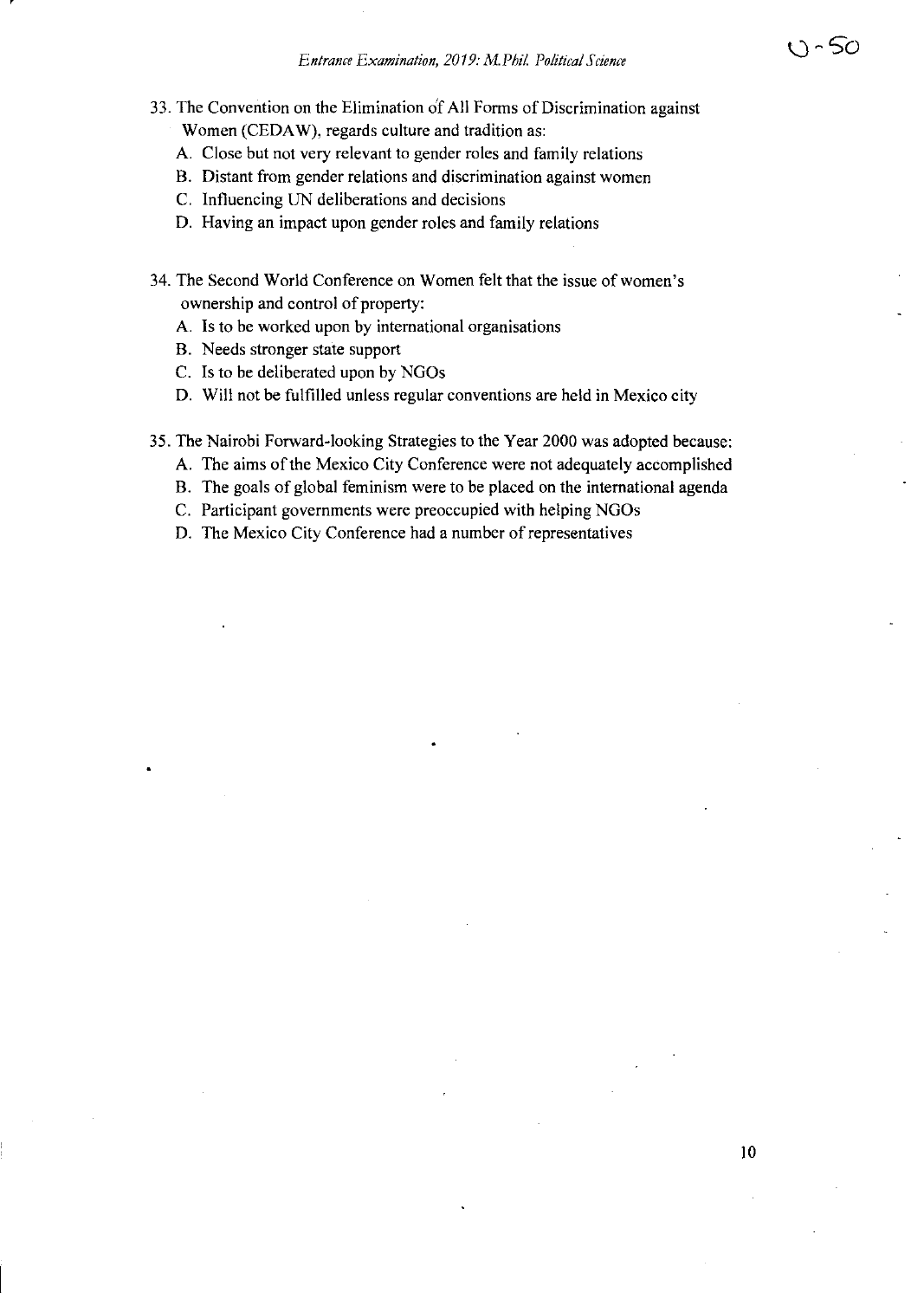# **PartB**

- 36. Glaucon and Adeimantus are characters from:
	- A. Aristotle's Politics
	- B. Homer's Iliad
	- C. Antigone by Sophocles
	- D. Plato's Republic

## 37. "They cannot represent themselves; they must be represented." This quote is from:

- A. Considerations on Representative Government by J.S. Mill
- B. The first issue of Harijan, a periodical started by M.K.Gandhi
- C. The Eighteenth Brumaire of Louis Bonaparte by Karl Marx
- D. Annihilation of Caste by B.R. Ambedkar
- 38. The doctrine of 'Permanent Revolution' was closely associated with:
	- A. Leon Trotsky
	- B. Joseph Stalin
	- C. V.I. Lenin
	- D. G.V. Plekhanov

#### 39. Which one of the following matches is correct? .

- A. Evolutionary Socialism and Bernstein; Anarchism and Kropotkin
- B. Evolutionary Socialism and Bakunin; Anarchism and Kropotkin
- C. Evolutionary Socialism and Kropotkin; Anarchism and Bernstein
- D. None of the Above

40. "Many of our men of speculation, instead of exploding general prejudices, employ their sagacity to discover latent wisdom which prevails in them." This remark, made by Edmund Burke in 1790, can be taken as an apt observation on two thinkers who followed him  $-$  one who exploded prejudices, and the other who looked for latent wisdom in them. Who are those thinkers?

- A. Rousseau and Kant
- B. Hume and Kant
- C. Rousseau and Marx
- D. Marx and Hegel
- 41. The criterion of the greatest benefit of the least advantaged occurs in the theory of justice by:
	- A. Michael Walzer
	- B. Plato
	- C. Karl Marx
	- D. John Rawls

42. Locke uses the description "white paper, void of all characters" to describe:

- A. Natural Law
- B. Innocence of the primitive man
- C. Innocence of children
- D. Human mind at birth

u~5'o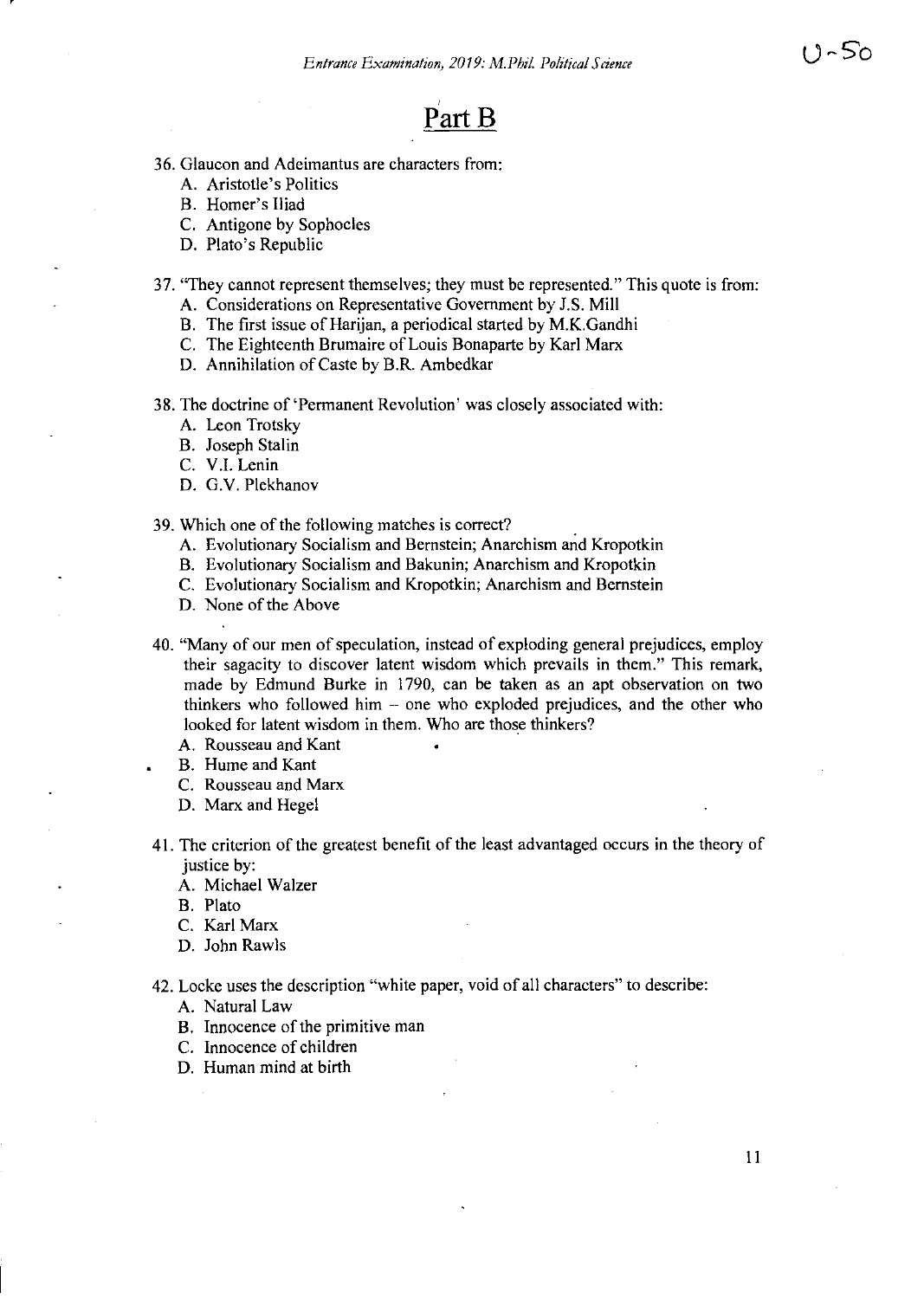- 43. The idea of the tragedy of the commons is relevant in:
	- A. Modem Democratic Theory
	- B. History of the British Parliament
	- C. Greek literature
	- D. Environmental studies
- *44. The Idea of Justice* is written by:
	- A. Plato
	- B. Amartya Sen
	- C. John Rawls
	- D. Karl Marx

45. The idea of Enlightenment in Europe meant:

- A. Spiritual awakening
- B. Religious revival
- C. Humanism, rationality and universalism
- D. Liberty, equality and fraternity

46. The term 'I think, therefore, I am' was coined by:

- A. Descartes
- B. Hegel
- C. Marx
- D. Gandhi

47. The formulation, 'Three waves of democratization' is associated with:

- A. Samuel Huntington
- B. Ronald Inglehart
- C. Arendt Lijphart
- D. Theda Skocpol
- 48. 'Bounded rationality' means:
	- A. Individuals take decisions always on rational calculations
	- B. Individuals lose a lot of time in decision making
	- C. Individual decisions also rest on habits, traditions and rules of thumb
	- D. Individuals are usually confused in deciding which political party to vote for

49. 'Partisan dealignment' refers to:

- A. Party fragmentation due to leadership crisis
- B. Loosening of party loyalties among voters
- C. Political parties making and remaking alliances
- D. Collective leadership across party lines

−నం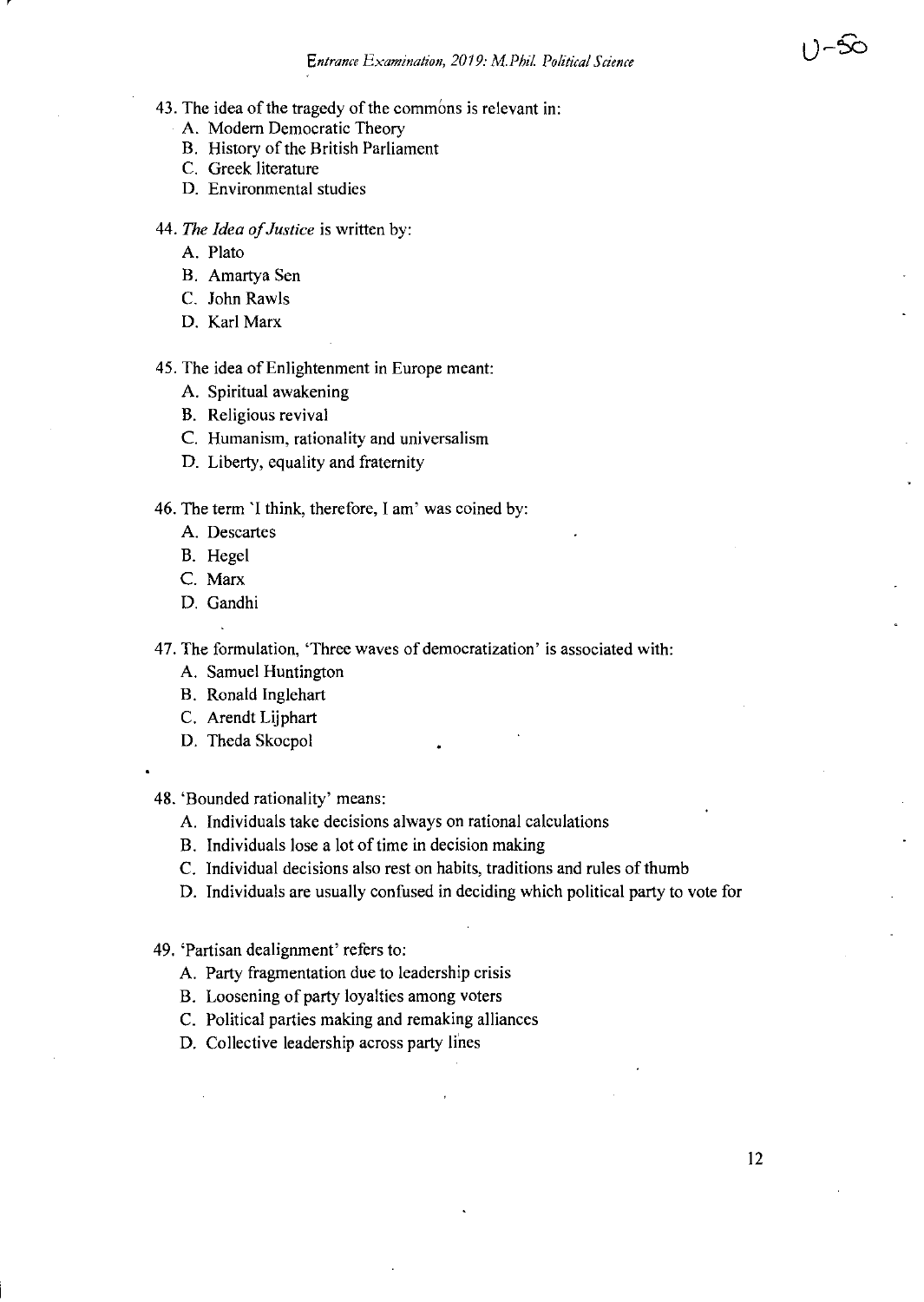- 50. Civil society is an entity which is a part of:
	- A. Formal political institutions
	- B. The domain of civil administration
	- C. The domain of interest group activity
	- D. The domain of district and sessions courts
- 51. According to Almond and Powell (1966), which of the following is an input function of political systems?
	- A. Rule making
	- B. Rule adjudication
	- C. Rule application
	- D. Interest articulation
- 52. The neo-institutional approach to Comparative Politics emphasises:
	- i. Study of notes and letters
	- ii. Study of state and its institutions
	- iii. Study informal institutions
	- iv. Study of structures of language and signs

Choose the correct answer from the options given below:

- A. i and iii
- B. ii and iii
- C. i and iv
- D, ii and iv

53. Isaiah Berlin's concept of positive liberty pays attention to:

- A. Absence of obstacles external to the individuals and groups in pursuit of good life
- B. Internal factors affecting the degree to which individuals act autonomously
- C. The claim of individuals to pursue whatever life they want without interference of the state
- D. Absence of constraints on individual by other individuals
- 54. Aristotle's Polity excludes the following from political participation:
	- A. Women
	- B. Slaves
	- C. Foreigners
	- D. All of the Above
- 55. 'Categorical Imperative' of Immanuel Kant enjoins us to:
	- A. Treat others as ends-in-themselves
	- B. Treat others as means to our ends
	- C. Recognize others' distinct identities
	- D. Love our neighbours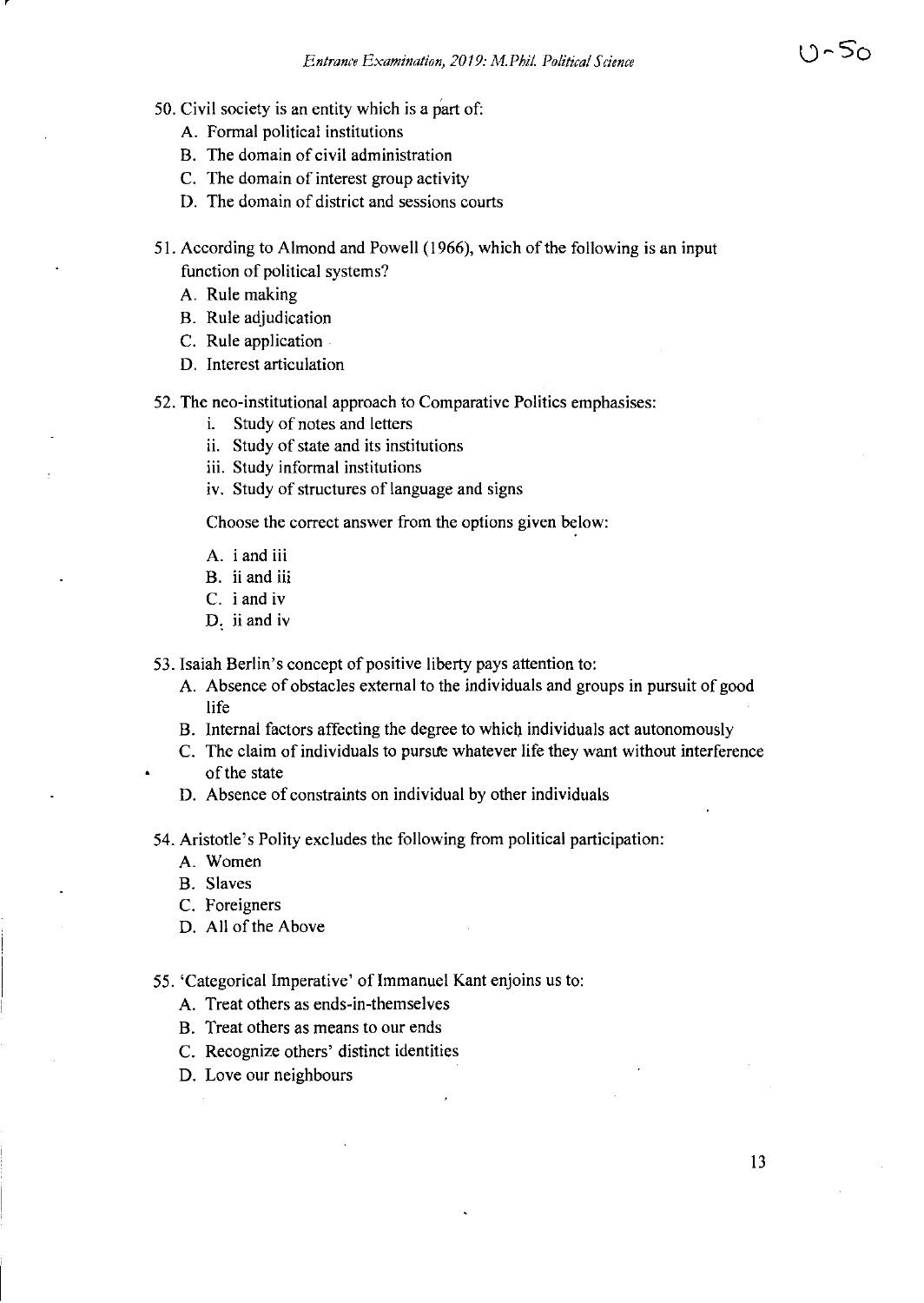- A. Marxism
- B. Liberalism
- C. Feminism
- D. Anarchism
- 57. Libertarians are those who argue for:
	- A. Lawlessness
	- B. Rule of law
	- C. Minimum government
	- D. Welfare state
- *58. 'Matsya Nyaya'* or the Law of fishes is:
	- A. An episode of an American TV serial
	- B. A social welfare scheme proposed by Rahul Gandhi
	- C. A political theory propounded in the Mahabharata
	- D. A translation of Darwin's 'survival of the fittest' notion
- 59. The idea of forcing people to be free is attributed to:
	- A. Jean Jacques Rousseau
	- B. John Locke
	- C. Karl Marx
	- D. Adolf Hitler
- 60. According to the Realists, the concept of 'Anarchy' in International Relations theory implies:
	- A. Absence of overarching authority over states
	- B. Absence of peace
	- C. Prevalence of continuous violence
	- D. Chaos and disorder
- 61. Critical theory is a product of:
	- A. Dependency School
	- B. Frankfurt School
	- C. Realist School
	- D. Liberal School

 $U - 50$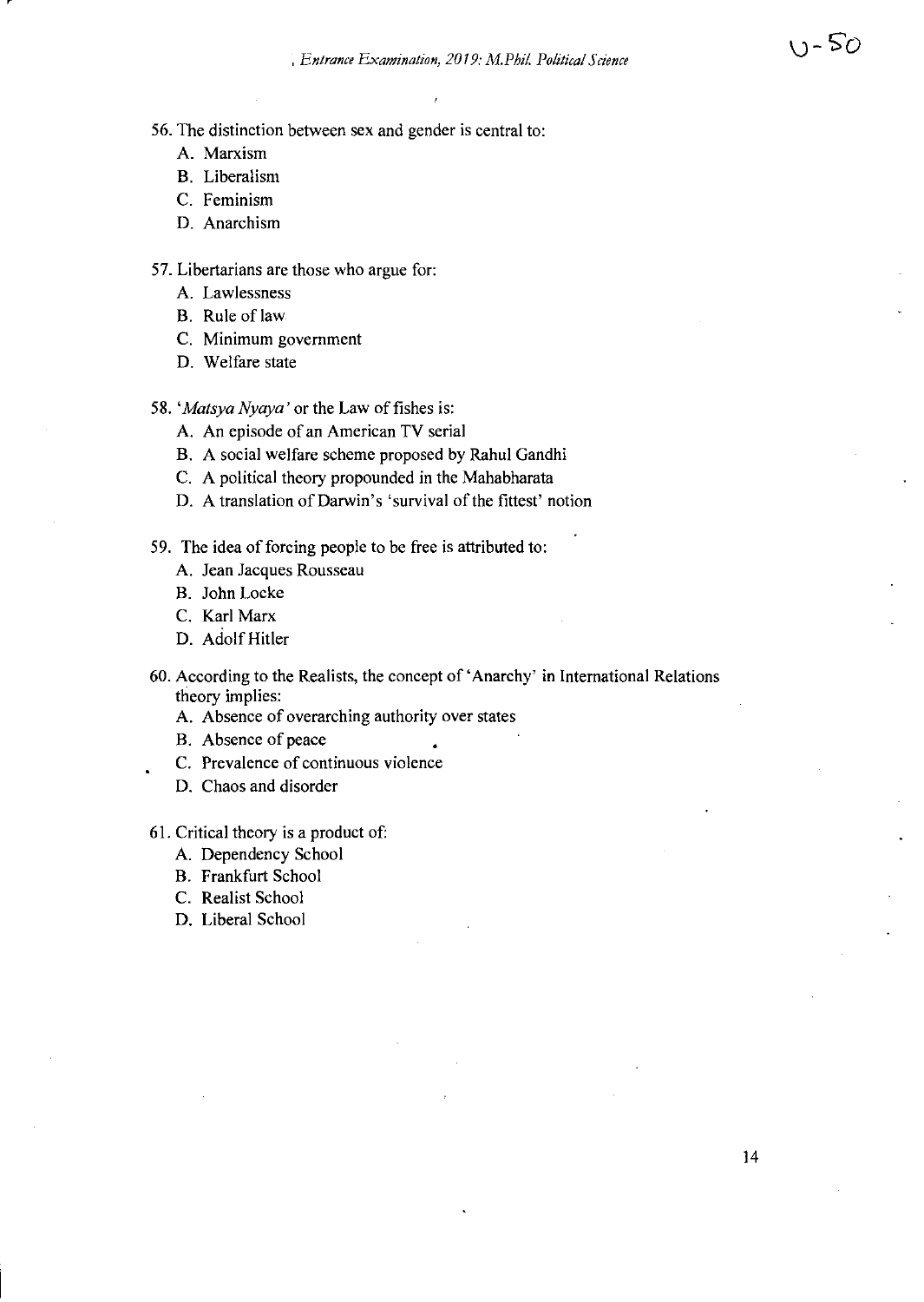- 62. Which of the following best explains the term 'provincial Darwinism' in India's changed political economy?
	- A. It captures the condition under which Indian provinces got integrated into the Indian state
	- B. It is a phenomenon where the Centre competes with the States for economic survival
	- C. It is a phenomenon marked by a 'race to the top' where Indian states mutually compete for industrial investment
	- D. It is a phenomenon where India's economy is progressively integrated with the global economy
- 63. Match column I with column II by selecting the most appropriate code below:

|    | Column I                 | Column II                 |                           |
|----|--------------------------|---------------------------|---------------------------|
|    | Author                   | Prominent works known for |                           |
|    | Christophe Jaffrelot     | a.                        | Developmental state       |
|    | Pranab Bardhan           | $b_{-}$                   | Civic associational life  |
| 3. | Aseema Sinha             | c.                        | India's silent revolution |
|    | <b>Ashutosh Varshney</b> |                           | d. Proprietary class      |

Code:

A. I-b, 2-c, 3-d, 4a B. I-c, 2-d, 3-b, 4-a

- C. I-c, 2-d, 3-a, 4-b
- D. I-b, 2-d, 3-a, 4-c
- 64. Which of the following best summarizes the idea of 'hegemonic convergence' in India's party system?
	- A. There is a blurring of ideological divide across parties
	- B. The BJP converges with the Congress in terms of its ability to hegemonically dominate the party system in India
	- C. The hegemomy of the Congress was marked by its distinctive ideology and dominance of the party system until 19991
	- D. Different parties continued to espouse distinctive ideologies and programmes to hegemonize the party system
- 65. Which of the following best captures the Supreme Court of India as an 'embedded negotiator'?
	- A. The Supreme Court negotiates only the interest of the public and law
	- B. The Supreme Court negotiates the interest of law, institutional
	- norms/experiences/memories, public concerns and political preferences C. The Supreme Court negotiates laws for the privileged class only as it is
		- penetrated by their vested interest
	- D. The Supreme Court negotiates law to serve the economic and political interest of the government of the day

15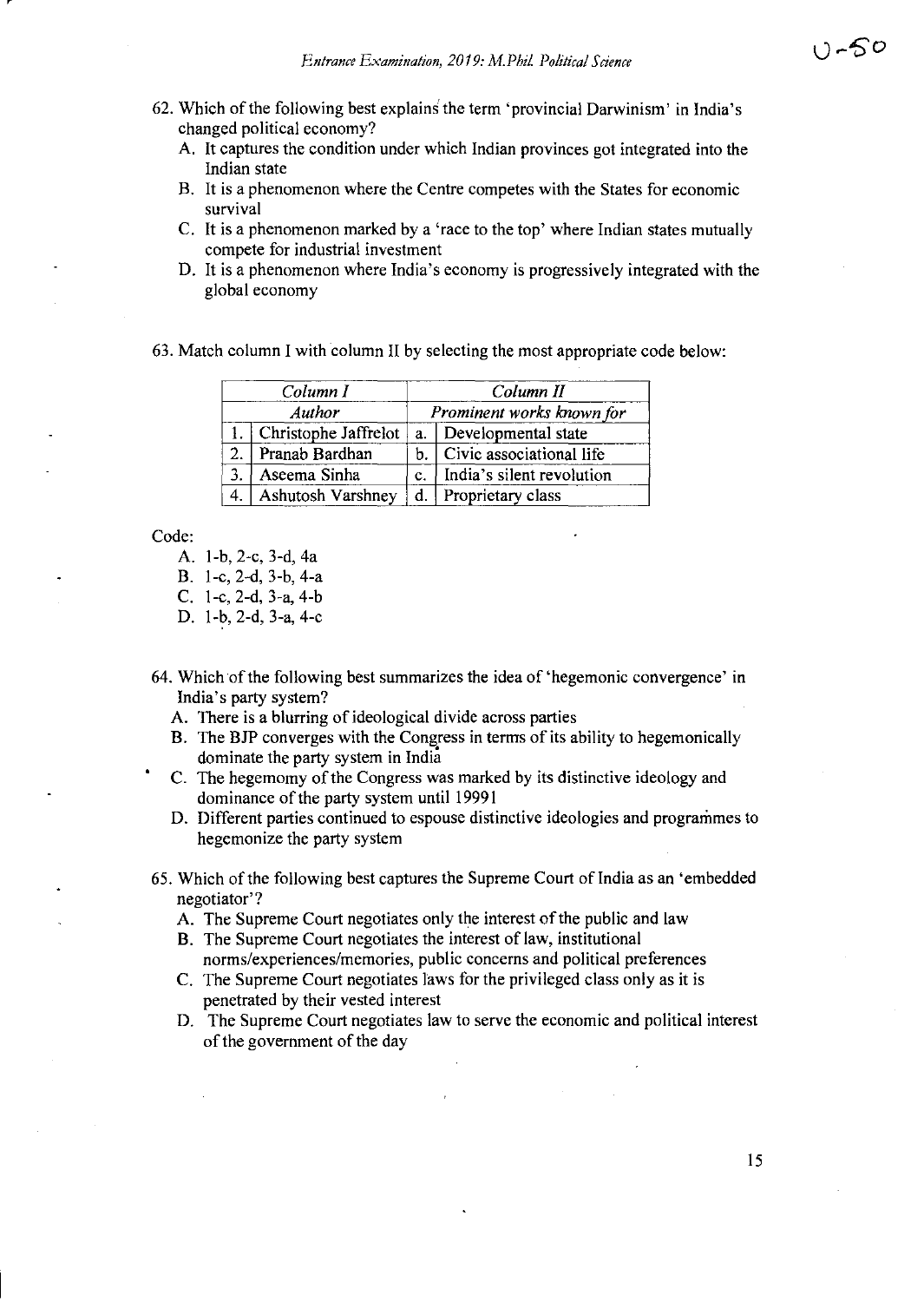- 66. The writ *certiorari* can be invoked either by the High Court or Supreme Court when:
	- A. A case is heard by an incompetent tribunal
	- B. A subordinate court has passed an order beyond its jurisdiction
	- C. A lower court has violated the principle of natural justice
	- D. All of the above
- 67. Which of the following are the accepted principles governing state's reorganization in India?
	- A. Statehood movement must be non-secessionist and not based on religion
	- B. Statehood movement must be backed by popular support
	- C. Statehood movement must not be violent
	- D. All of the above
- 68. In the context of governance, the Public Private Partnership exists between:
	- A. Market and Civil Society
	- B. Civil Society and State
	- C. State and Market
	- D. Civil Society and Bureaucracy
- 69. In public policy analysis, which one of the following is criticised as a 'Top-down' approach?
	- A. Policy Cycle Approach
	- B. Policy Network Theory
	- C. Rational Model
	- D. Group Model
- 70. Parliament of India acquires the power to make laws on a subject in the State List, if:
	- A. A state's legislative assembly passes a resolution making such a request to the Parliament
	- B. The President of India directs the.Parliament to pass such laws
	- C. Rajya Sabha passes a resolution to that effect
	- D. The Lok Sabha decides to make such laws in view of the urgency of the matter

\_\_\_\_\_\_\_\_\_\_\_\_\_\_